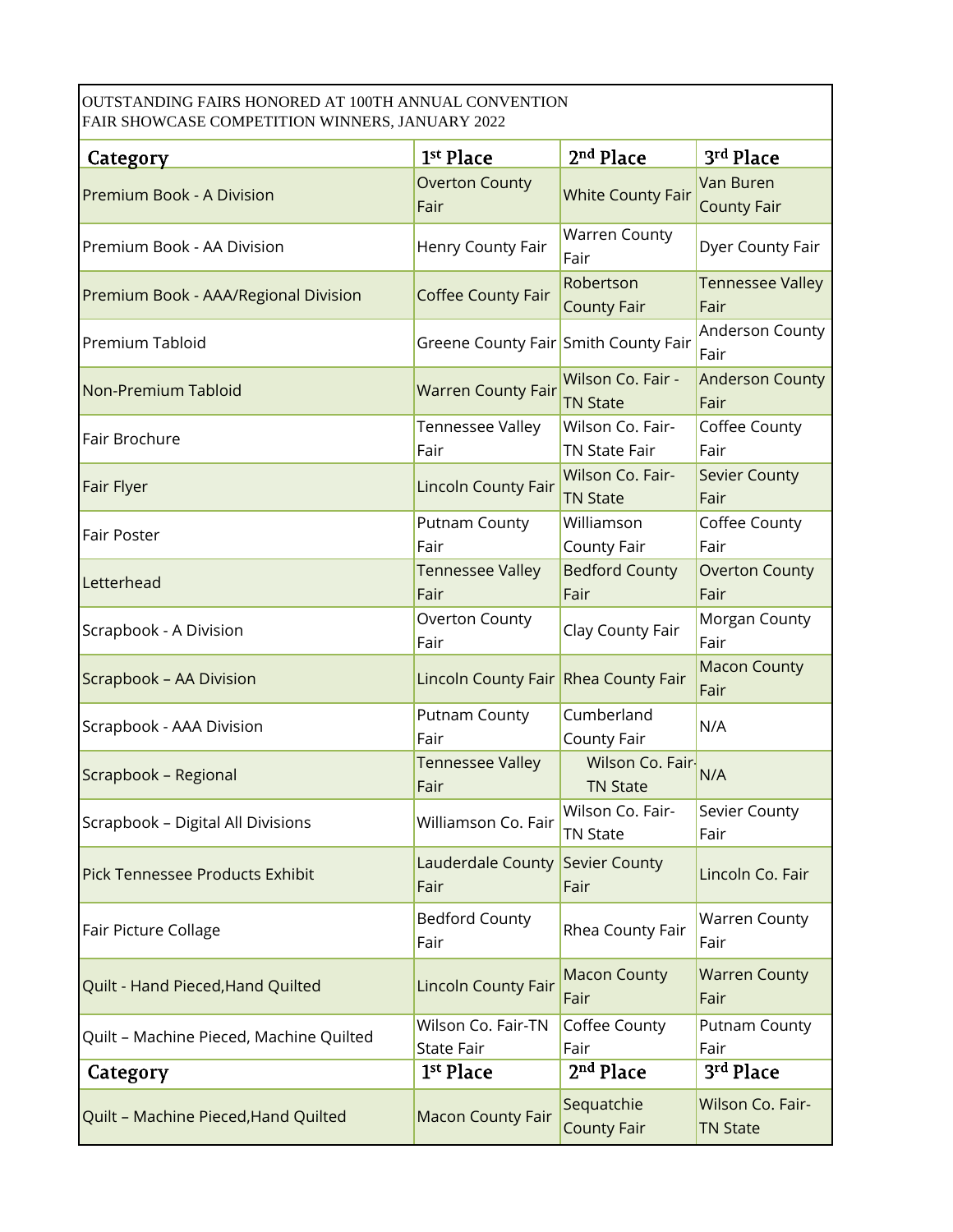| Quilt - Hand Pieced, Machine Quilted                                                 | White County Fair                              | <b>Warren County</b><br>Fair        | Morgan County<br>Fair               |
|--------------------------------------------------------------------------------------|------------------------------------------------|-------------------------------------|-------------------------------------|
| Fair Display - Free Standing                                                         | Rhea County Fair                               | <b>Lincoln County</b><br>Fair       | Wilson Co. Fair-<br><b>TN State</b> |
| Fair Display - Table Top                                                             | Warren County Fair Rhea County Fair            |                                     | Wilson Co. Fair-<br>TN State        |
| <b>Fair Promotional Merchandise</b>                                                  | Warren County Fair Henry County Fair           |                                     | <b>Overton County</b><br>Fair       |
| <b>Best Season Pass</b>                                                              | Wilson Co. Fair-TN<br><b>State Fair</b>        | Lincoln County<br>Fair              | Sequatchie<br>County Fair           |
| <b>Best Fair Theme Display</b>                                                       | <b>Putnam County</b><br>Fair                   | <b>Lincoln County</b><br>Fair       | Wilson Co. Fair-<br><b>TN State</b> |
| <b>Fair Website</b>                                                                  | Tenn. Valley Fair                              | Putnam County<br>Fair               | Wilson Co. Fair-<br><b>TN State</b> |
| Video/DVD                                                                            | <b>Wilson Co. Fair-TN</b><br><b>State Fair</b> | Sevier County<br>Fair               | N/A                                 |
| <b>Power Point</b>                                                                   | Wilson Co. Fair-TN<br><b>State Fair</b>        | Sevier County<br>Fair               | White County Fair                   |
| Creative Fair Idea - Agricultural                                                    | <b>Lauderdale County</b><br>Fair               | Rhea County Fair                    | <b>Putnam County</b><br>Fair        |
| Creative Fair Idea - Other than Agricultural                                         | Rhea County Fair                               | Wilson Co. Fair-<br><b>TN State</b> | Smith County Fair                   |
| Fair Hat - Any Medium                                                                | <b>Obion County Fair</b>                       | <b>Overton County</b><br>Fair       | <b>Warren County</b><br>Fair        |
| Fair T-Shirt - Screen Print                                                          | Lauderdale County Wilson Co. Fair-<br>Fair     | <b>TN State</b>                     | Sequatchie<br>County Fair           |
| Fair T-Shirt - Embroidery                                                            | <b>Macon County Fair</b>                       | <b>Greene County</b><br>Fair        | Rhea County Fair                    |
| Fair Ribbon Craft                                                                    | <b>Bedford County</b><br>Fair                  | <b>Warren County</b><br>Fair        | Lincoln County<br>Fair              |
| <b>Recycled Product</b>                                                              | Lauderdale County Putnam County<br>Fair        | Fair                                | <b>Bedford County</b><br>Fair       |
| Fair Follies Picture                                                                 | Coffee County Fair                             | <b>Warren County</b><br>Fair        | Rhea County Fair                    |
| <b>Painted Rock</b>                                                                  | <b>Macon County Fair</b>                       | <b>Warren County</b><br>Fair        | Rhea County Fair                    |
| Most Unique Crocheted Item                                                           | Wilson Co. Fair-TN<br><b>State Fair</b>        | <b>Bledsoe County</b><br>Fair       | Sequatchie<br>County Fair           |
| Golden Needle Award - Quilt - Wilson County Wilson Co. Fair-TN<br>Fair-TN State Fair | <b>State Fair</b>                              |                                     |                                     |